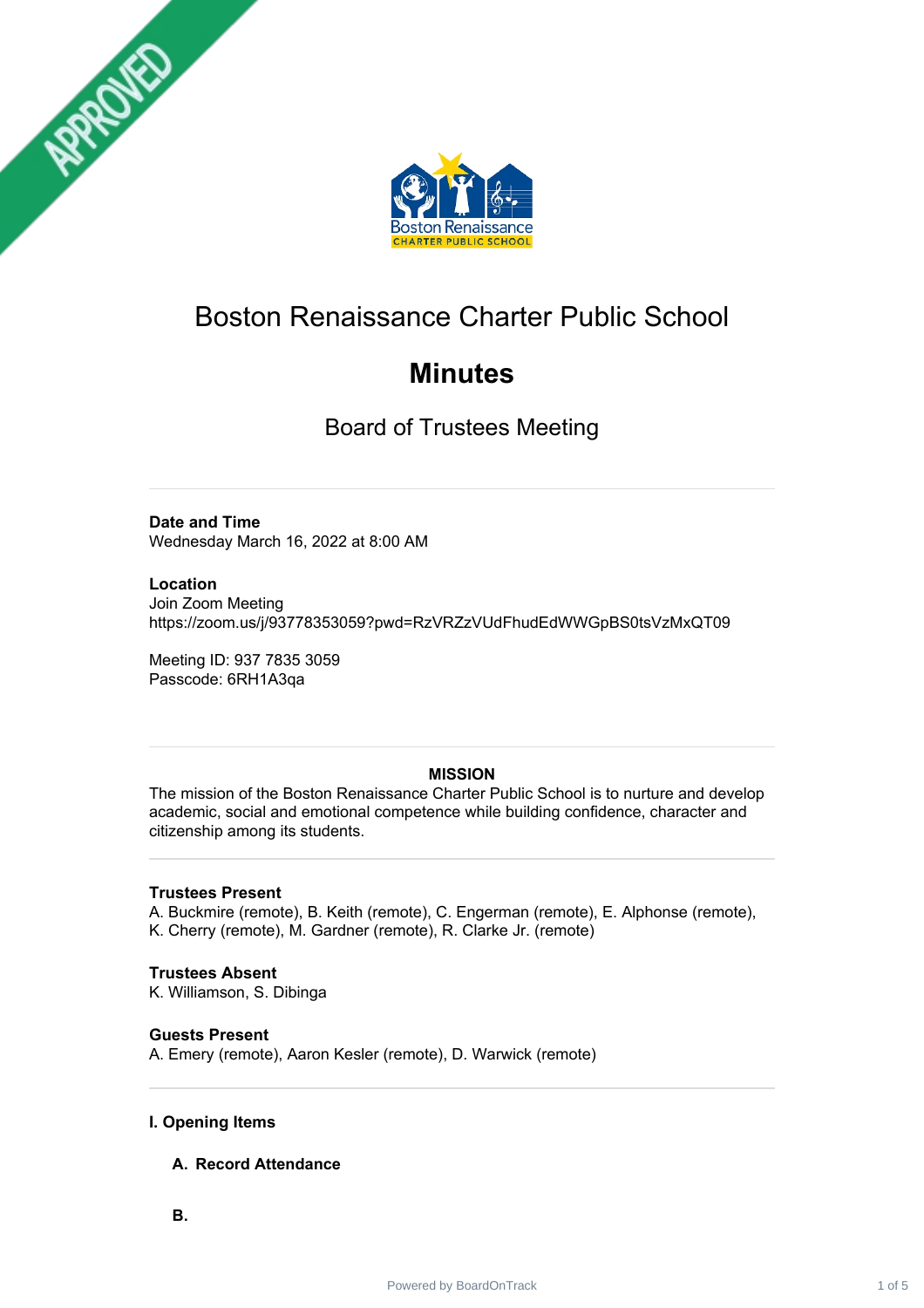#### **Call the Meeting to Order**

B. Keith called a meeting of the board of trustees of Boston Renaissance Charter Public School to order on Wednesday Mar 16, 2022 at 8:10 AM.

#### **II. Approve Minutes**

#### **A. Approve Minutes**

B. Keith made a motion to approve the minutes from Board of Trustees Meeting on 01-19-22.

C. Engerman seconded the motion.

The board **VOTED** to approve the motion.

**Roll Call**

E. Alphonse Aye K. Cherry Aye C. Engerman Aye

R. Clarke Jr. Aye

S. Dibinga Absent

M. Gardner Aye

A. Buckmire Aye

B. Keith Aye

K. Williamson Absent

#### **III. Head of School Update**

#### **A. Head of School Update**

Tha mask mandate is still in place for schools in BPS. We will lift our manadate when BPS lifts theirs. It has been advised not to lift the mandate yet due to low vaccinations rates with children ages 5-11. There have been a high increase in COVID transmition rates in certain areas. Would like to see it dropped to 1-2% before the mandate is lifted

BRCPS will go mask optional when BPS goes mask optional.

We are allowing students to take down their masks at recess and all students are now eating in the cafeteria. Before we were alternating with half eating in the cafe and half eating in their classrooms.

On Saturday, April 9th, we will be holding a Boston Renaissance Only job fair The staff has engaged in 1 out of 3 Universal Design of Learning (UDL) professional developments. Some staff has been involved in Coaching specific PDs as well as Academic Specific PDs. There are also 20 teachers who signed up for the UDL Grad Course that was offered.

Teachers have been receptive to the UDL. There have been walk throughs for teachers and this has been improving our instruction. WIN Intervention blocks have been implemented. Three-tiered intervention cycles are all based on data. There have been specific assessments that have been used when developing and changing these tiered groupings. These groupings have been our most intensive using of looking at and using data. Power Control Control Control Control Control Control Control Control Control Control Control Control Control Control Control Control Control Control Control Control Control Control Control Control Control Control Control

We have been analyzing our curriculum for intervention and looking for more evidence-based interventions.

Our Mentoring Breakfast is back and will be taking place on May 26th.

#### **IV. Finance Update**

**A.**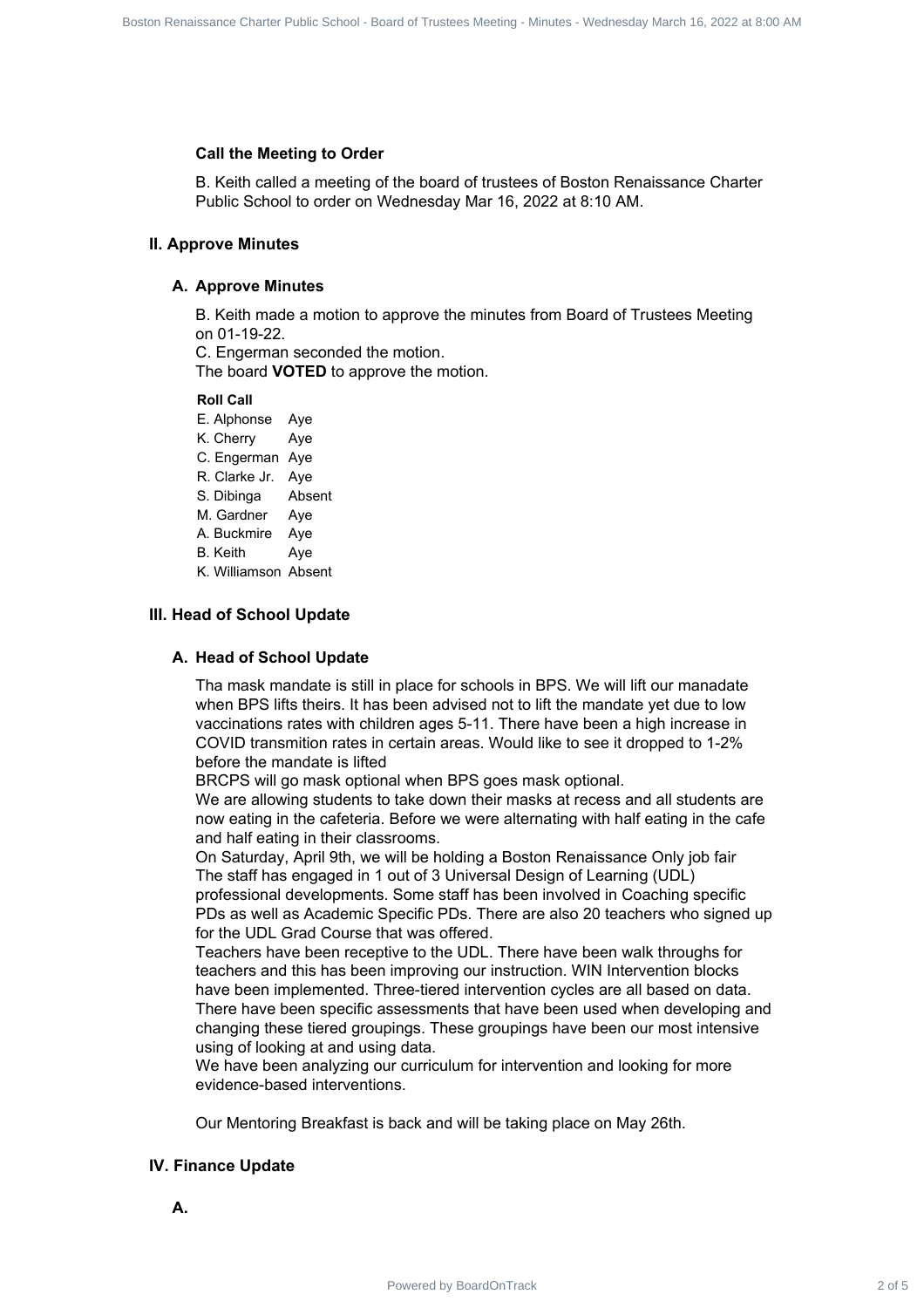#### **Finance Update**

There are no changes in results for Q2. It is very similar to our forecast. We aren't seeing any major changes. We will be reviewing the proposed new salary schedule.

#### **B. Updated Salary schedule**

2018 was the last time that the Board had voted to update the teacher and paraprofessional salary schedule. Ms. Mintor, our HR director, has been working to do an analysis on our salary schedule compared to other Boston Charter Schools and some surrounding districts. 3 propoals were put together. Allie Emery, our CFO, then looked at them, working hard to determine which schedule BRCPS can afford.

We all feel collectively that the salary schedule needs to be raised. We are not competitive with other charter schools. Typically when staff leaves it is because of money.

The Finance Committe was presented the proposal, feedback from the committee was shared. The proposal that is being presented this morning is a revised proposal based on feedback from the Finance Committee.

Proposing for paras is to move it up 3 steps, where we are at step 3, we are now proposing to be our very 1st step

Teachers to move 5 steps, where we are at step 5, we are now proposing to be our very 1st step.

We are hoping teachers will stay by moving up our larger increase steps to be at year 3 and year 8. Before these increases were seen at year 5 and year 10. The hope is to help maintain teachers

Ms. Buckmire and Allie Emery met with Mr. Kesler, the chair of our Quality of Life Committee, to show him the proposed salary schedule and get some feedback. Mr. Kesler stated that from a teacher's perspective, the feedback is that a change in the salary schedule is impressive and that the increase is being suggested again, especially considering the climate with COVID. It makes a lot of sense especially with the specific increases at the targeted 3rd and 8th years. This definitely increases our competitiveness. Additionally, towards the end, the more veteran teachers get a little bit of a boost. It is a positive and staff will be super appreciative, boosting morale and a pleasant and unexpected surprise. **Finance Charter State Board Track 3 of Board Track 3 of Board of School - Board of School - Board of School - Board of Charter School - Board - Board - Board - Board - Board - Board - Board - Board - Board - Board - Boar** 

B. Keith made a motion to approve both paraprofessional and teacher revised salary schedules.

C. Engerman seconded the motion. The board **VOTED** to approve the motion.

#### **Roll Call**

S. Dibinga Absent B. Keith Aye M. Gardner Abstain K. Cherry Aye K. Williamson Absent A. Buckmire Abstain R. Clarke Jr. Aye C. Engerman Aye E. Alphonse Aye

#### **V. Committee Updates**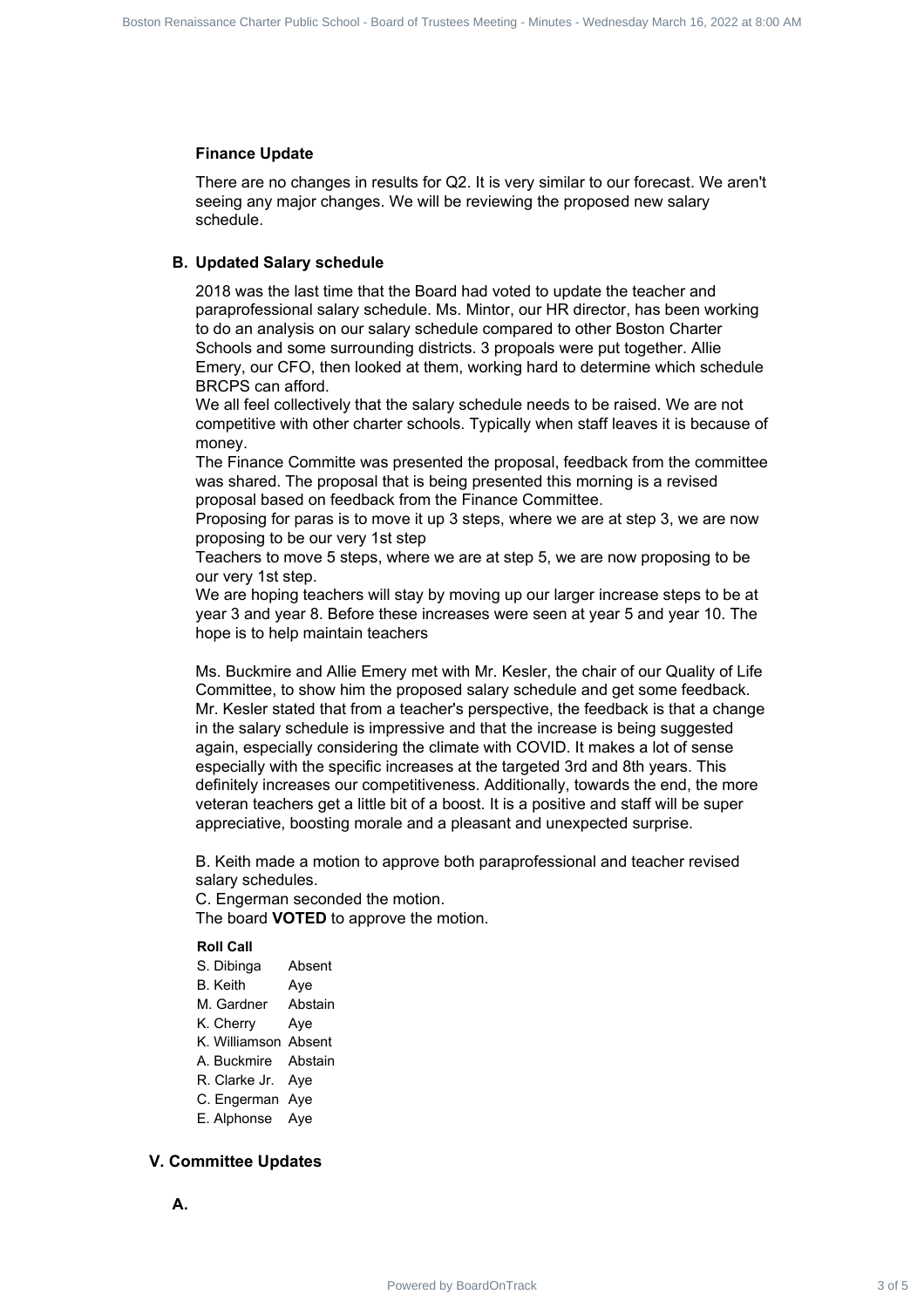#### **Parents of Renaissance**

We have a great group of parents who we have reached out and are volunteering. We met for the first time a few weeks back and we will be meeting again next week. We will be developing subcommittees within this committe in areas of fundraising, events, and academics.

The parents on this committee are enthusiastic, excited and bringing a new positive energy to Parents of Renaissance.

#### **B. Academic Excellence**

#### **Lower School In Reponse to Benchmark data**

- K1 and K2 ELA Data
	- academic coaches will be providing teachers with whole group and small group interventions in foundational skills such as letter names, letter sounds, and phonological awareness. Individual classrooms are also being asked to increase intervention time by pulling small groups in the morning.
- Grade 1 Math and ELA:
	- We have deployed more support to two classrooms in particular during core instruction time. We have increased the amount of specialist support both classrooms are receiving and are now pulling a supplemental math small group in the afternoons to provide triple dosing to the six students in Tier 3B
	- Teacher led I-Ready lessons will now be used in addition to Number Worlds as skill based interventions for Tier 3 math. Sounds Abounds will be added to reading intervention options for Tier 3 reading.
	- Format of lesson delivery during core content is being shifted to a shorter whole group and longer small groups, allowing teachers more opportunity to supplement foundational skills even during grade level content.
	- Coaches, Facilitators, and directors have been alerted to classrooms of concern and will continue to monitor those rooms closely.
- Grade 2: I-Ready lessons are now an option for both Math and ELA WIN groups. Focus is on following WIN model with fidelity now that COVID cases have started to drop.

#### **Progress Monitoring**

• Students in Tier 2b and 3 students are progress monitored every two weeks using Aimsweb progress monitoring probes. Starting in cycle three, that data will be collected electronically via the Aimsweb system. Students in Tier 2b and 3 are also given Number Worlds assessments as required by the curriculum. This data is used largely to track the impact of the Number Worlds program and is part of implementing Number Worlds with fidelity. Power by Board Charter School of Frack 4 of Frack 4 of Frack 4 of Frack 4 of Frack 4 of Frack 4 of Frack 4 of Frack 4 of Frack 4 of Frack 4 of Frack 4 of Frack 4 of Frack 4 of Frack 4 of Frack 4 of Frack 4 of Frack 4 of Fr

#### **Upper School:**

#### **In Reponse to Benchmark data**

- Looking at Student Work meetings Teams meet w/ coaches biweekly to look at student work together to score, norm scoring practices, and discuss next steps for reviewing or reteaching skills and share best practices
- US Math Weekly meeting data & assessment coordinator, math facilitator, upper school math lead